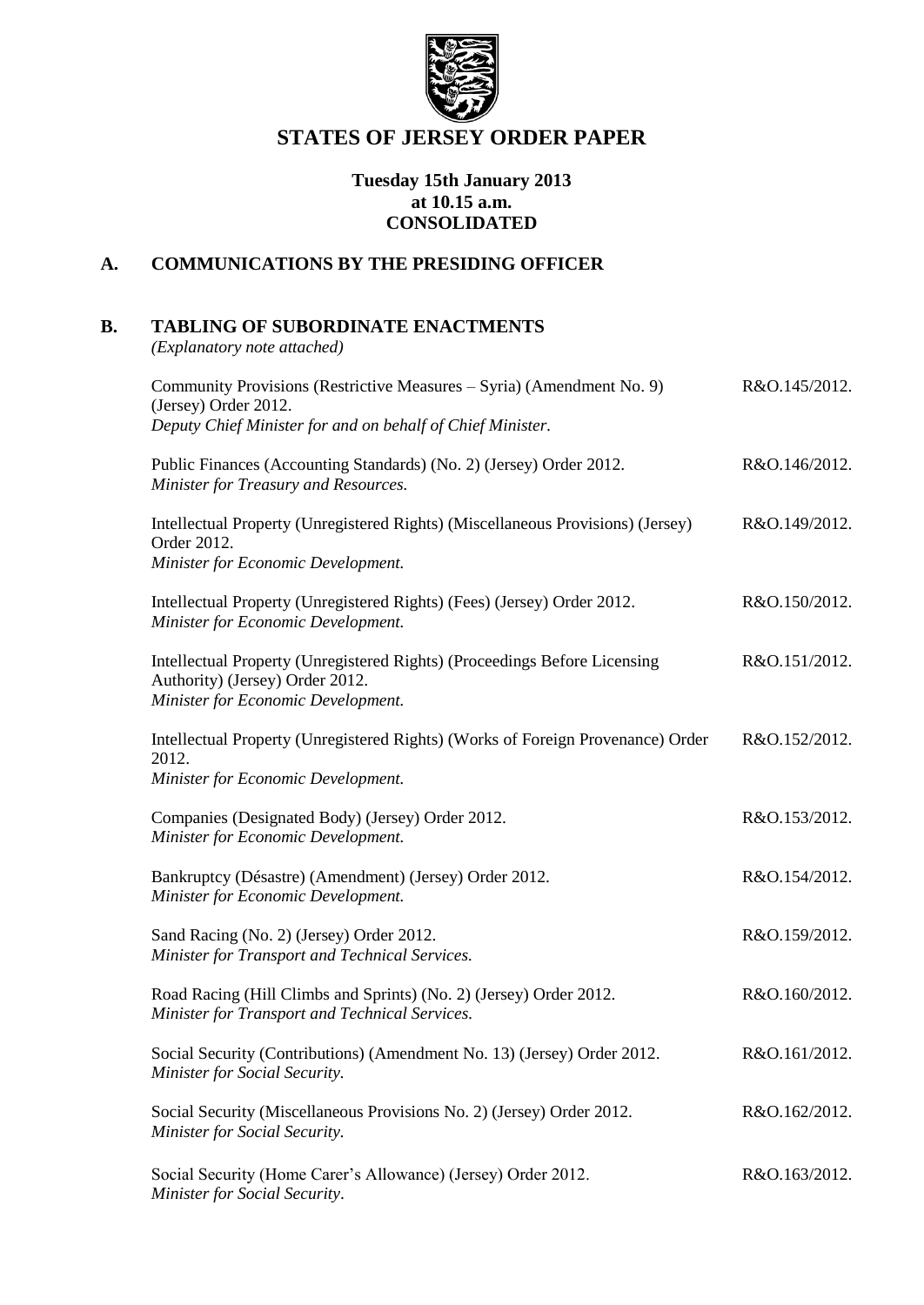|    | Planning and Environment (2013 Fees) (Jersey) Order 2012.<br>Minister for Planning and Environment.                                                                      | R&O.164/2012.          |
|----|--------------------------------------------------------------------------------------------------------------------------------------------------------------------------|------------------------|
|    | Health Care (Registration) (Prescribed Qualifications) (Amendment No. 5)<br>(Jersey) Order 2012.<br>Minister for Health and Social Services.                             | R&O.165/2012.          |
|    | Health and Social Services (2013 Fees) (Jersey) Order 2012.<br>Minister for Health and Social Services.                                                                  | R&O.166/2012.          |
|    | Planning and Building (General Development) (Amendment) (Jersey) Order 2012.<br>Minister for Planning and Environment.                                                   | R&O.167/2012.          |
|    | Artificial Insemination of Domestic Animals (Bovine Semen) (Amendment)<br>(Jersey) Order 2012.<br>Minister for Planning and Environment.                                 | R&O.168/2012.          |
|    | Fire and Rescue Service (Charges) (Amendment) (Jersey) Order 2012.<br>Minister for Home Affairs.                                                                         | R&O.169/2012.          |
|    | Fire Precautions (Fees) (Amendment No. 2) (Jersey) Order 2012.<br>Minister for Home Affairs.                                                                             | R&O.170/2012.          |
|    | Fire Precautions (Prescribed Forms) (Jersey) Order 2012.<br>Minister for Home Affairs.                                                                                   | R&O.171/2012.          |
| C. | <b>DOCUMENTS PRESENTED OR LAID</b>                                                                                                                                       |                        |
| ∗  | Connétables and other parish officials: explanatory document and new legislation<br>$(P.119/2012)$ – comments.<br>Presented: 15th January 2013.<br>Council of Ministers. | P.119/2012.<br>Com.(2) |
|    | States Members' remuneration: proposed increase for 2013 (P.127/2012) –<br>comments.<br>Presented: 21st December 2012.<br>Privileges and Procedures Committee.           | P.127/2012.<br>Com.    |
| ∗  | States Members' remuneration: proposed increase for 2013 (P.127/2012) –<br>additional comments.<br>Presented: 14th January 2013.<br>Privileges and Procedures Committee. | P.127/2012.<br>Com.(2) |
|    | Sea Transport Policy: direction to the Harbour Master concerning ferry services                                                                                          | $R$ 144/2012           |

 $3005$ 

**\***

**\***

Sea Transport Policy: direction to the Harbour Master concerning ferry services. Presented: 19th December 2012. *Minister for Economic Development.* R.144/2012.

Land Transactions under Standing Order 168(3) – acquisition of 'Life-Long' Homes on Fields 516, 517 and 518, La Rue de Patier, St. Saviour. Presented: 20th December 2012. *Minister for Treasury and Resources.* R.145/2012.

Budget Management Report for the period ended 30th June 2012. Presented: 20th December 2012. *Minister for Treasury and Resources.* R.146/2012.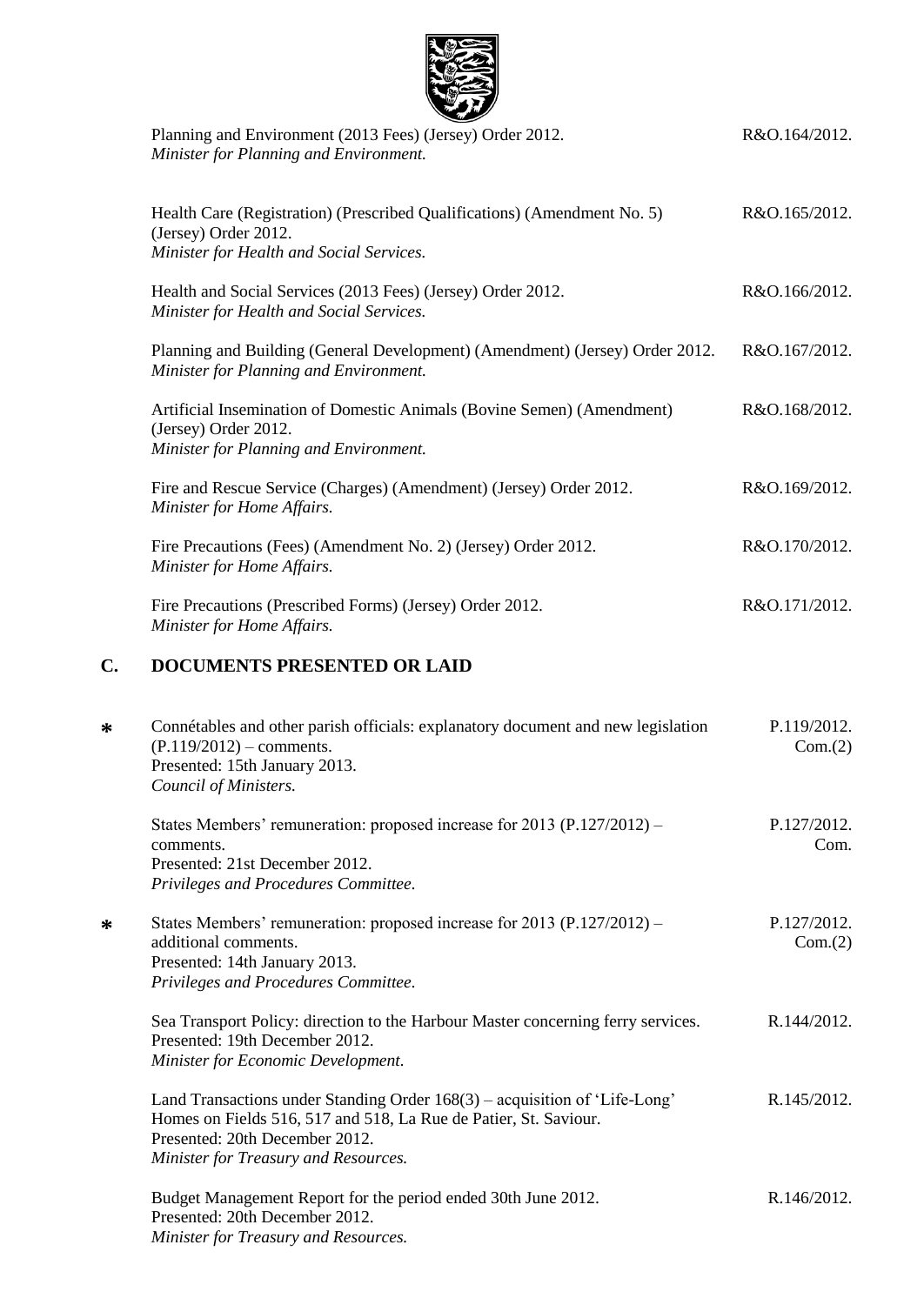

| Land Transactions under Standing Order $168(3)$ –<br>(a) V12S Victoria Pier, V36 Victoria Pier, B003G Jersey Airport – lease;<br>(b) V26A Victoria Pier, A20, A21, A25 and A24 Albert Pier – lease;<br>(c) Wellington Hill, St. Saviour – new bus lay-by.<br>Presented: 9th January 2013. | R.1/2013.<br>(re-issue) |
|-------------------------------------------------------------------------------------------------------------------------------------------------------------------------------------------------------------------------------------------------------------------------------------------|-------------------------|
| Minister for Treasury and Resources.                                                                                                                                                                                                                                                      |                         |
| Electoral Commission Final Report January 2013.<br>Presented: 14th January 2013.                                                                                                                                                                                                          | $R.2/2013$ .            |
| Privileges and Procedures Committee.                                                                                                                                                                                                                                                      |                         |
| Ash Disposal.<br>Presented: 17th December 2012.                                                                                                                                                                                                                                           | S.R.20/2012.            |
| <b>Environment Scrutiny Panel.</b>                                                                                                                                                                                                                                                        |                         |
| Tourism Shadow Board.<br>Presented: 14th January 2013.                                                                                                                                                                                                                                    | S.R.1/2013.             |
| Economic Affairs Scrutiny Panel.                                                                                                                                                                                                                                                          |                         |

# **D. NOTIFICATION OF LODGED PROPOSITIONS**

**\***

**\***

| ∗ | Minister for Justice and Department of Justice: report (P.120/2012) – amendment.<br>Lodged: 15th January 2013.<br>Senator L.J. Farnham.              | P.120/2012.<br>Amd. |
|---|------------------------------------------------------------------------------------------------------------------------------------------------------|---------------------|
|   | Statistics User Group: appointment of Chairman.<br>Lodged: 27th December 2012.<br>Chief Minister.                                                    | P.137/2012.         |
|   | Comptroller and Auditor General: appointment.<br>Lodged: 28th December 2012.<br>Chief Minister.                                                      | P.138/2012.         |
|   | St. Helier Harbour: creation of cycle track.<br>Lodged: 7th January 2013.<br>Deputy G.C.L. Baudains of St. Clement.                                  | P.1/2013.           |
|   | Draft Control of Housing and Work (Residential and Employment Status) (Jersey)<br>Regulations 201-.<br>Lodged: 11th January 2013.<br>Chief Minister. | P.2/2013.           |
|   | Draft Control of Housing and Work (Transitional and Consequential) (Jersey)<br>Regulations 201-.<br>Lodged: 11th January 2013.<br>Chief Minister.    | P.3/2013.           |
| ∗ | Code of Conduct for Elected Members: Commissioner for Standards.<br>Lodged: 14th January 2013.<br>Privileges and Procedures Committee.               | P.4/2013.           |
| ∗ | Draft Referendum (Reform of States Assembly) (Jersey) Act<br>$201-.$<br>Lodged: 15th January 2013.<br>Privileges and Procedures Committee.           | P.5/2013.           |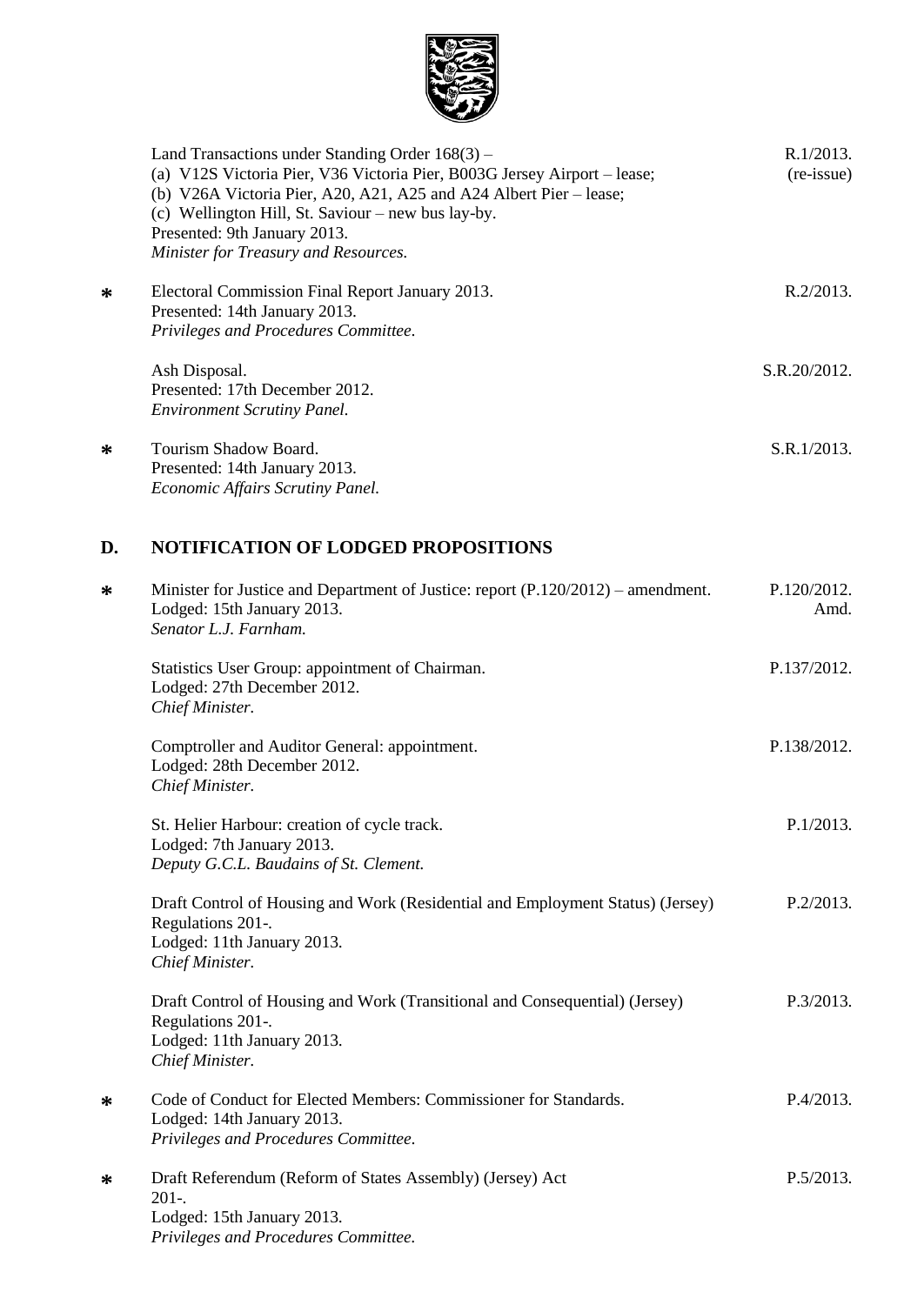

# **E. WITHDRAWAL OF LODGED PROPOSITIONS**

In accordance with Standing Order 34(1), the proposer of the following proposition lodged 'au Greffe' has informed the Greffier of the States that it is to be withdrawn –

St. Helier Harbour: creation of cycle track. Lodged: 7th January 2013. *Deputy G.C.L. Baudains of St. Clement.*

P.1/2013.

# **F. APPOINTMENT OF MINISTERS, COMMITTEES AND PANELS**

Resignation of the Connétable of St. Brelade from the Education and Home Affairs scrutiny panel.

Nomination of Deputy M. Tadier of St. Brelade as a member of the Education and Home Affairs scrutiny panel.

# **G. MATTERS OF PRIVILEGE**

#### **H. PETITIONS**

### **I. QUESTIONS**

(a) – **Written Questions** *(attached)*

Question 1 was deferred from the meeting of 11th December 2012 at the request of the Minister for Social Security and therefore appears in addition to Deputy M.R Higgins of St. Helier's five other written questions.

- 1. The Minister for Social Security will table an answer to a question asked by Deputy M.R. Higgins of St. Helier regarding Health Insurance Fund payments to doctors.
- 2. The Minister for Economic Development will table an answer to a question asked by the Connétable of St. John regarding the economic benefit to the Island of the Hangar8 project.
- 3. The Chief Minister will table an answer to a question asked by Deputy R.G. Le Hérissier of St. Saviour regarding the number of 'J' category permits converted to allow permanent residence in the past 5 years.
- 4. The Minister for Treasury and Resources will table an answer to a question asked by Deputy R.G. Le Hérissier of St. Saviour regarding the 'Gigabit Jersey' project.
- 5. The Minister for Transport and Technical Services will table an answer to a question asked by Deputy G.C.L. Baudains of St. Clement regarding the recent sewer repairs along St. Clement's Coast Road.
- 6. The Minister for Transport and Technical Services will table an answer to a question asked by Deputy G.C.L. Baudains of St. Clement regarding the average daily usage and the cost of administering the Island's cycle path network.
- 7. The Minister for Health and Social Services will table an answer to a question asked by Deputy G.C.L. Baudains of St. Clement regarding waiting times for hospital appointments with consultants.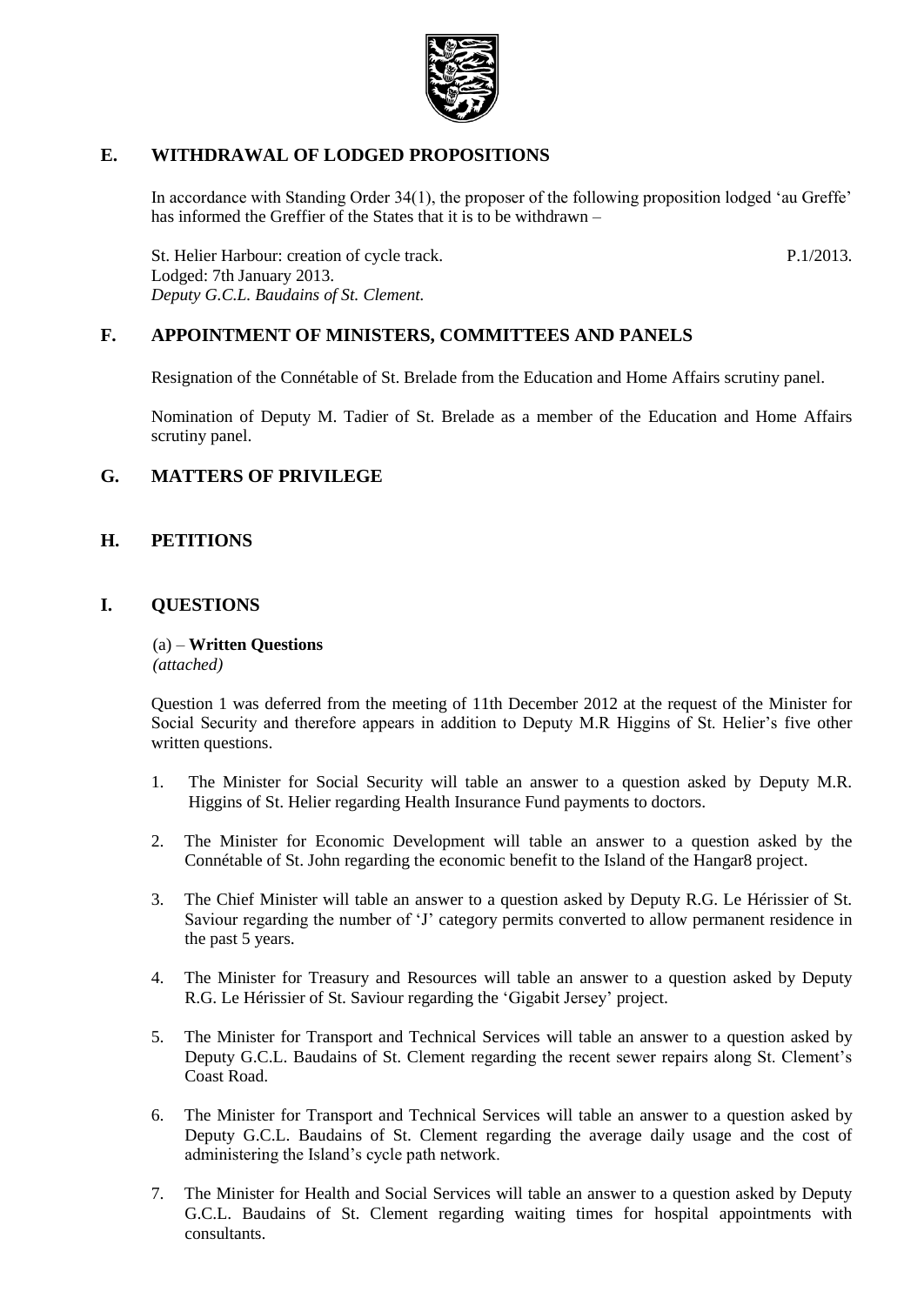

- 8. The Minister for Health and Social Services will table an answer to a question asked by Deputy G.C.L. Baudains of St. Clement regarding the funding of nurses' pay awards.
- 9. The Minister for Transport and Technical Services will table an answer to a question asked by Deputy G.C.L. Baudains of St. Clement regarding the screening of the Energy from Waste plant.
- 10. The Minister for Transport and Technical Services will table an answer to a question asked by the Deputy of St. Martin regarding the roads resurfacing schedule for 2013.
- 11. The Minister for Housing will table an answer to a question asked by Deputy R.J. Rondel of St. Helier regarding the delivery of affordable housing.
- 12. The Minister for Treasury and Resources will table an answer to a question asked by Deputy G.P. Southern of St. Helier regarding company tax returns.
- 13. The Minister for Housing will table an answer to a question asked by Deputy G.P. Southern of St. Helier regarding the impact that the continued payment of funds to the Treasury will have on the ability to fund the Housing Transformation Project.
- 14. The Minister for Social Security will table an answer to a question asked by Deputy G.P. Southern of St. Helier regarding the recovery of Income Support overpayments.
- 15. The Chief Minister will table an answer to a question asked by Deputy G.P. Southern of St. Helier regarding the negotiation of a Foreign Account Tax Compliance Act agreement with the UK authorities.
- 16. The Minister for Planning and Environment will table an answer to a question asked by Deputy J.H. Young of St. Brelade regarding the procedures followed after receiving the Planning Inspector's report in relation to Plémont.
- 17. The Minister for Planning and Environment will table an answer to a question asked by Deputy J.H. Young of St. Brelade regarding the planning obligation agreement associated with the development of the Plémont Bay Holiday Village site.
- 18. H.M. Attorney General will table an answer to a question asked by Deputy J.H. Young of St. Brelade regarding the legal impact of a the planning obligation agreement associated with the development of the Plémont Bay Holiday Village site.
- 19. H.M. Attorney General will table an answer to a question asked by Deputy M.R. Higgins of St. Helier regarding the final total cost of the Low Value Consignment Relief Court case.
- 20. The Minister for Treasury and Resources will table an answer to a question asked by Deputy M.R. Higgins of St. Helier regarding the final cost of failing to hedge the Euro for the Energy for Waste Plant.
- 21. The Minister for Economic Development will table an answer to a question asked by Deputy M.R. Higgins of St. Helier regarding the final contribution from the fulfilment industry towards the costs of the Low Value Consignment Relief Court case.
- 22. The Minister for Health and Social Services will table an answer to a question asked by Deputy M.R. Higgins of St. Helier regarding patients treated at Orchard House over the past 5 years.
- 23. The Minister for Transport and Technical Services will table an answer to a question asked by Deputy M.R. Higgins of St. Helier regarding the operation of the Energy from Waste Plant.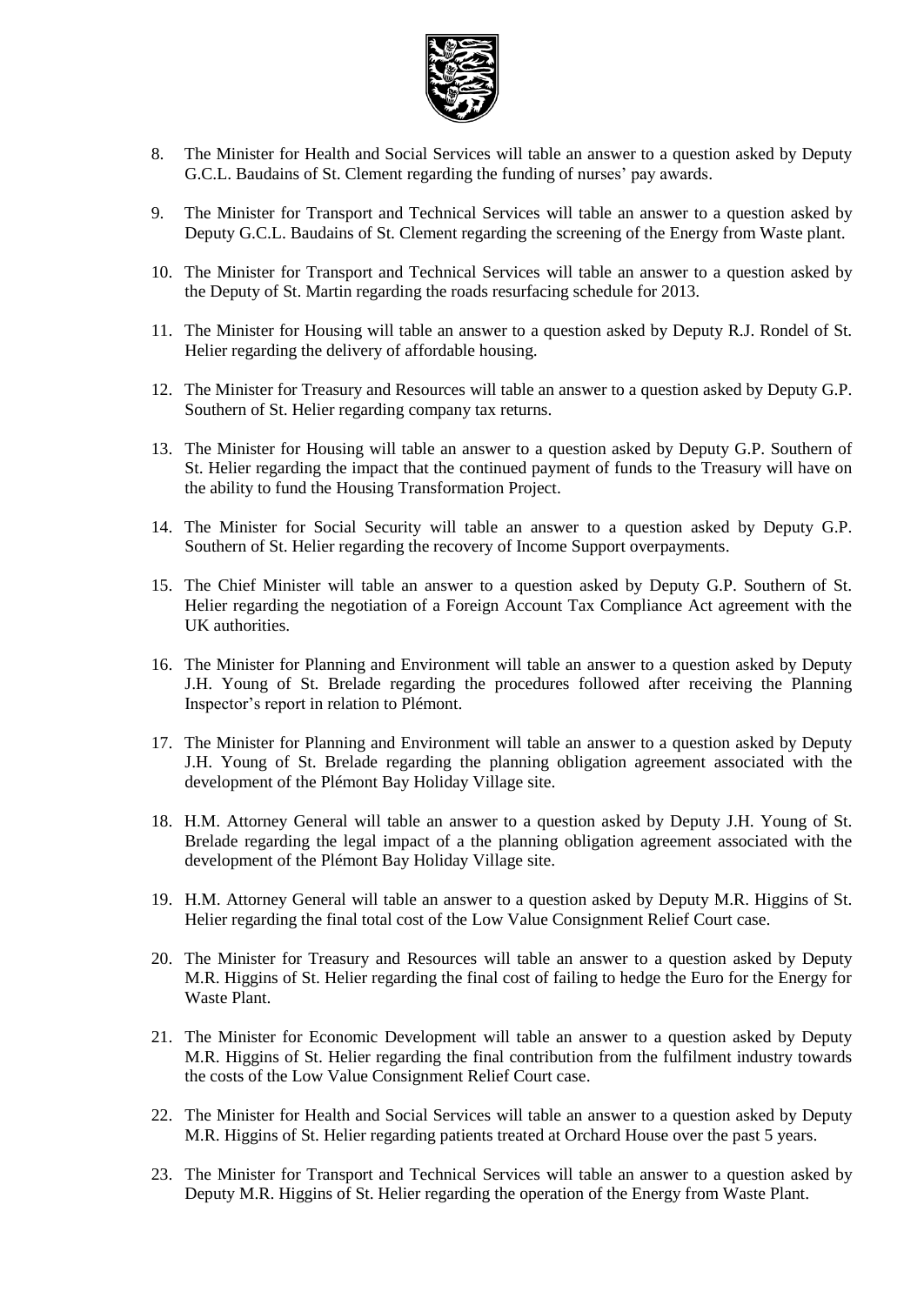

### **(b) – Oral Questions**

(120 minutes)

1. Deputy T.M. Pitman of St. Helier will ask the following question of the Chief Minister –

"Does the Chief Minister plan to propose the creation of a Minister for External Relations and, if so, has he considered how this would impact on the so-called 'Troy' rule in the eventuality of the number of States Members being reduced as proposed by the Electoral Commission?"

2. Deputy R.G. Le Hérissier of St. Saviour will ask the following question of the Minister for Social Security –

"What steps, if any, are in place to prevent overprescribing by GP's and how many such cases have been identified by the Department in the last 5 years?

3. The Connétable of St John will ask the following question of the Minister for Economic Development –

"As members have been given a cost profile for the new Police Station and other major projects, will the Minister identify a projected cost range for the Hanger8 project to fully inform States Members and, if not, why not?"

4. Deputy M. Tadier of St. Brelade will ask the following question of the Minister for Home Affairs –

"Will the Minister provide an estimate of the cost incurred by Department in respect of the surveillance, arrest, security and conviction of Curtis Warren and associates and the cost to date of the investigation and subsequent disciplinary action being pursued against three of the officers involved in the said case?"

5. Deputy G.C.L. Baudains of St. Clement will ask the following question of the Minister for Planning and Environment –

"With regard to the recent fish monitoring exercise in Portelet Bay, would the Minister advise how many staff were involved, the total cost and what this achieved?

6. Deputy R.J. Rondel of St. Helier will ask the following question of the Minister for Home Affairs –

"Given the United Kingdom's 'unprecedented baby boom', would the Minister advise the Assembly whether the same situation is being experienced in Jersey and also advise the Assembly of the total births in Jersey in 2012 against deaths?"

7. Deputy G.P. Southern of St. Helier will ask the following question of the Minister for Housing –

"Will the Minister inform members when he will bring the Housing Transformation Plan (HTP) to the Assembly for debate and what provision, if any, will he make to ensure that members can examine in detail the figures which underpin the business case for the Plan?"

8. The Deputy of St. Martin will ask the following question of the Minister for Transport and Technical Services –

"Is the Minister satisfied with the current condition of the Island's roads?"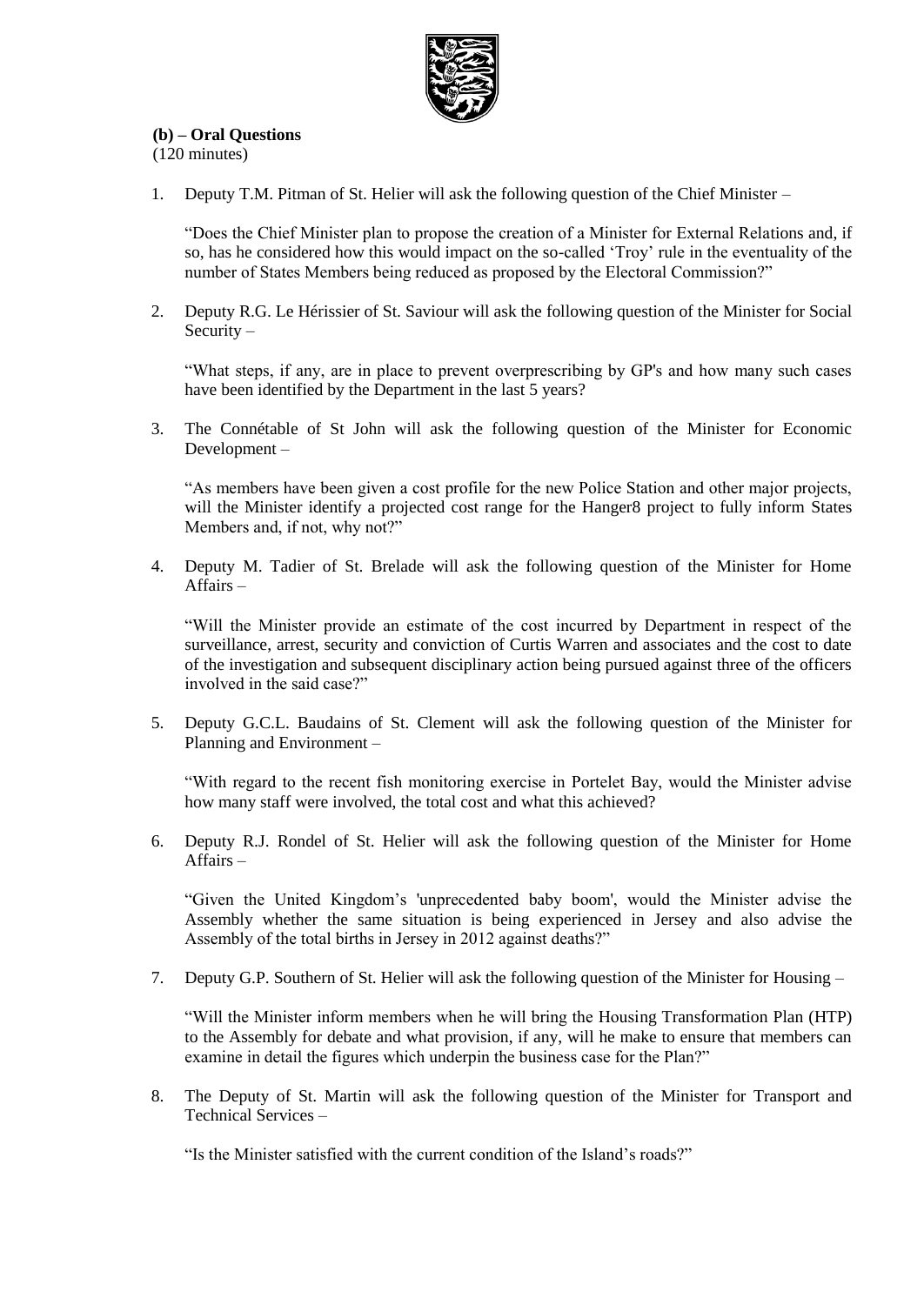

9. Deputy R.J. Rondel of St. Helier will ask the following question of the Minister for Transport and Technical Services –

"Would the Minister advise the Assembly why the new bus timetables were not printed in the Island?"

10. Deputy M. Tadier of St. Brelade will ask the following question of H.M. Attorney General –

"Will H.M. Attorney General provide an estimate of the prosecution costs in respect of the conviction of Curtis Warren and associates, including the appeal case, and advise what steps, if any, have been taken to recover the court and case costs?"

11. Deputy G.P. Southern of St. Helier will ask the following question of the Chief Minister –

"Will the Chief Minister outline for members the schedule for negotiating Foreign Account Tax Compliance Act (FATCA) agreements with the United Kingdom (UK) and United States and advise what implications, if any, the Isle of Man's agreement to a FATCA with the UK has for Jersey?"

12. The Connétable of St. John will ask the following question of the Minister for Treasury and Resources –

"Would the Minister, as the shareholder representative, investigate the above the cost of living charges made by the Jersey Electricity Company and ascertain why profits were used to provide some home owners with thermal insulation grants when these funds could have benefited all households by lowering electricity bills?"

13. Deputy T.M. Pitman of St. Helier will ask the following question of the Chief Minister –

"Will the Minister clarify how much taxpayers' money has thus far been spent in support of the four individuals bringing actions under the Data Protection (Jersey) Law 2005, relating to the internet?"

14. Deputy G.C.L. Baudains of St. Clement will ask the following question of the Minister for Transport and Technical Services –

"With regard to the abandoned harbour cycle track project, would the Minister advise what consultation took place, with whom and when, the cost of the project to date (including Planning fees) and when the application was withdrawn?"

#### **(c) – Questions to Ministers without notice (30 minutes) –**

1st question period – Minister for Social Security

2nd question period – Chief Minister

#### **J. PERSONAL STATEMENTS**

#### **K. STATEMENTS ON A MATTER OF OFFICIAL RESPONSIBILITY**

#### **L. PUBLIC BUSINESS**

Tourism Shadow Board: establishment. Lodged: 30th October 2012. *Minister for Economic Development*.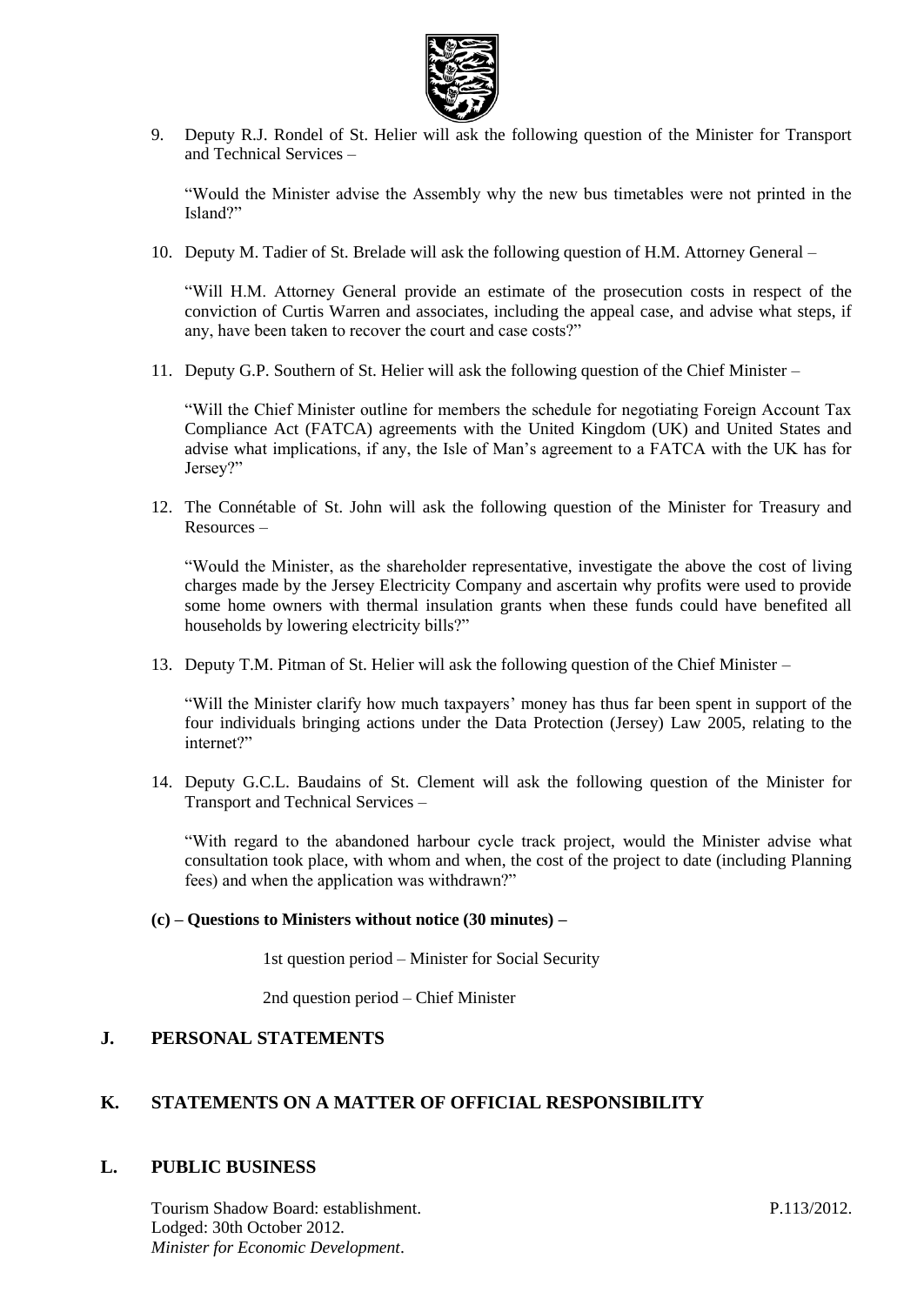

**\***

**\***

| Connétables and other parish officials: explanatory document and new legislation.<br>Lodged: 6th November 2012.<br>Deputy M.R. Higgins of St. Helier.                                                  | P.119/2012.            |
|--------------------------------------------------------------------------------------------------------------------------------------------------------------------------------------------------------|------------------------|
| Connétables and other parish officials: explanatory document and new legislation<br>$(P.119/2012)$ – comments.<br>Presented: 11th December 2012.<br>Comité des Connétables.                            | P.119/2012.<br>Com.    |
| Connétables and other parish officials: explanatory document and new legislation<br>$(P.119/2012)$ – comments.<br>Presented: 15th January 2013.<br>Council of Ministers.                               | P.119/2012.<br>Com.(2) |
| Greville Bathe Fund: appointment of Jurat.<br>Lodged: 16th November 2012.<br>Minister for Treasury and Resources.                                                                                      | P.123/2012.            |
| Draft Community Provisions (Goods Infringing Intellectual Property Rights)<br>(Jersey) Regulations 201-.<br>Lodged: 27th November 2012.<br>Minister for Home Affairs.                                  | P.125/2012.            |
| Draft Public Employees (Contributory Retirement Scheme) (States of Jersey Prison<br>Service - Amendments) (Jersey) Regulations 201-.<br>Lodged: 29th November 2012.<br><b>States Employment Board.</b> | P.126/2012.            |
| States Members' remuneration: proposed increase for 2013.<br>Lodged: 3rd December 2012.<br>Connétable of St. Saviour.                                                                                  | P.127/2012.            |
| States Members' remuneration: proposed increase for 2013 (P.127/2012) –<br>comments.<br>Presented: 21st December 2012.<br>Privileges and Procedures Committee.                                         | P.127/2012.<br>Com.    |
| States Members' remuneration: proposed increase for 2013 (P.127/2012) –<br>additional comments.<br>Presented: 14th January 2013.<br>Privileges and Procedures Committee.                               | P.127/2012.<br>Com.(2) |
| Draft Limited Liability Partnerships (Amendment of Law) (Jersey) Regulations<br>$201 -$<br>Lodged: 4th December 2012.<br>Minister for Economic Development.                                            | P.132/2012.            |
| Draft Income Tax (Amendment No. 42) (Jersey) Law 201-.<br>Lodged: 4th December 2012.<br>Minister for Treasury and Resources.                                                                           | P.133/2012.            |
| Jersey Appointments Commission: appointment of Commissioner.<br>Lodged: 13th December 2012.<br>Chief Minister.                                                                                         | P.136/2012.            |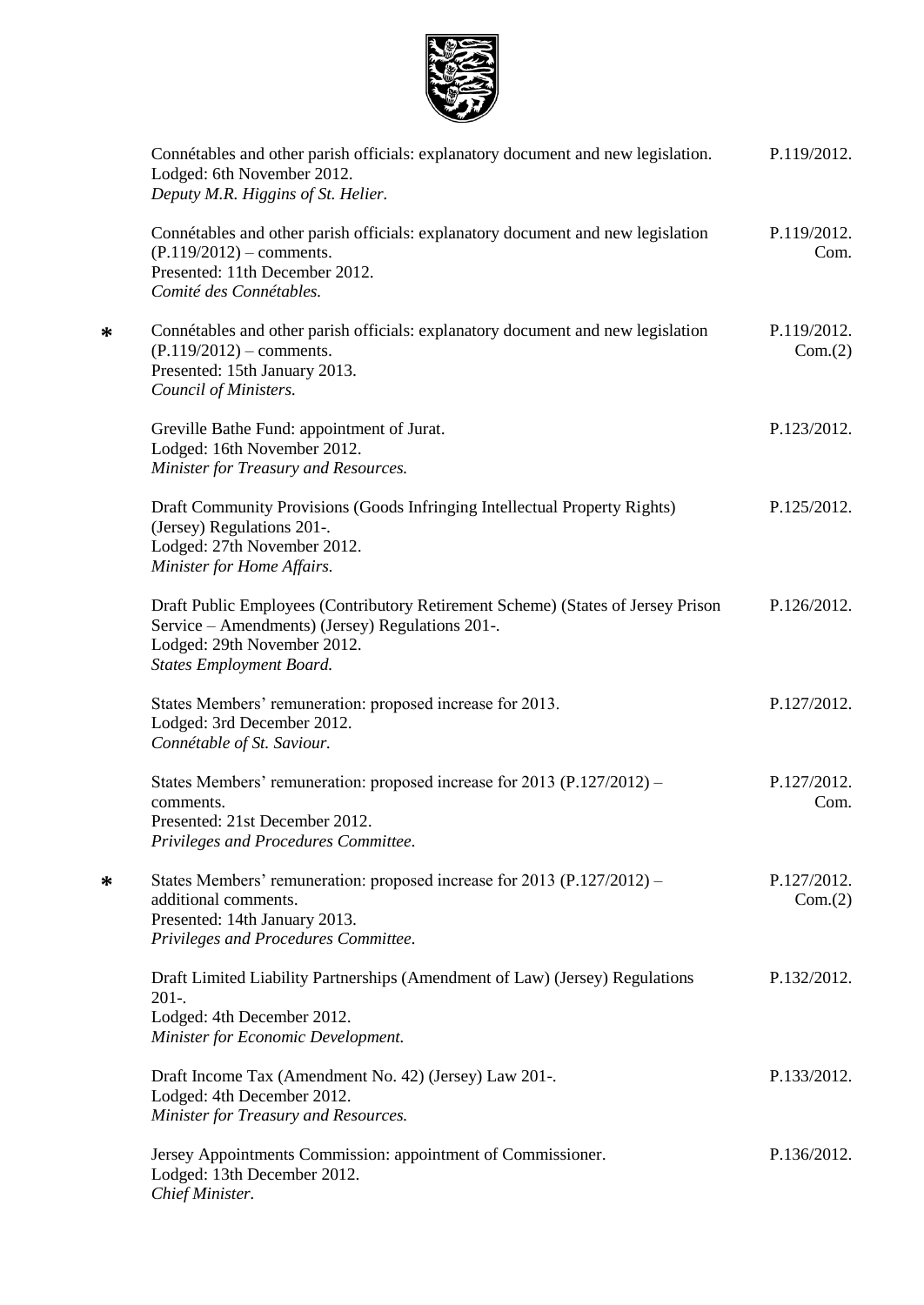

**\*** The Chief Minister has given notice that he will ask the States to reduce the lodging period under Standing Order 26(7) and to suspend Standing Order 32 to allow the following proposition to be debated at the present meeting –

Comptroller and Auditor General: appointment. Lodged: 28th December 2012. *Chief Minister.* P.138/2012.

# **M. ARRANGEMENT OF PUBLIC BUSINESS**

#### **29th January 2013**

**\***

| Minister for Justice and Department of Justice: report.<br>Lodged: 13th November 2012.<br>Senator L.J. Farnham.                                                                                                                                                                  | P.120/2012.         |
|----------------------------------------------------------------------------------------------------------------------------------------------------------------------------------------------------------------------------------------------------------------------------------|---------------------|
| Minister for Justice and Department of Justice: report (P.120/2012) – amendment.<br>Lodged: 15th January 2013.<br>Senator L.J. Farnham.                                                                                                                                          | P.120/2012.<br>Amd. |
| Draft Civil Partnership (Consequential Amendments) (No. 2) (Jersey) Regulations<br>$201-.$<br>Lodged: 4th December 2012.<br>Chief Minister.                                                                                                                                      | P.128/2012.         |
| Ratification of the Agreement for the Avoidance of Double Taxation and the<br>Prevention of Fiscal Evasion with Respect to Taxes on Income between the<br>Government of Jersey and the Government of the Republic of Singapore.<br>Lodged: 4th December 2012.<br>Chief Minister. | P.129/2012.         |
| Draft Taxation (Double Taxation) (Amendment) (Jersey) Regulations 201-.<br>Lodged: 4th December 2012.<br>Chief Minister.                                                                                                                                                         | P.130/2012.         |
| Higher Education Grants: method of assessment.<br>Lodged: 11th December 2012.<br>Deputy G.C.L. Baudains of St. Clement.                                                                                                                                                          | P.134/2012.         |
| Draft Motor Traffic (Third Party Insurance) (Cost Recovery) (Jersey) Regulations<br>$201 -$<br>Lodged: 13th December 2012.<br>Minister for Health and Social Services.                                                                                                           | P.135/2012.         |
| Statistics User Group: appointment of Chairman.<br>Lodged: 27th December 2012.<br>Chief Minister.                                                                                                                                                                                | P.137/2012.         |
| 19th February 2013                                                                                                                                                                                                                                                               |                     |
| Police Station Relocation: review of decision (as amended).<br>Lodged: 2nd October 2012.<br>Deputy J.A. Martin of St. Helier.                                                                                                                                                    | P.92/2012.          |
| Police Station Relocation: review of decision (P.92/2012) – comments.<br>Presented: 19th November 2012.<br>Council of Ministers.                                                                                                                                                 | P.92/2012.<br>Com.  |